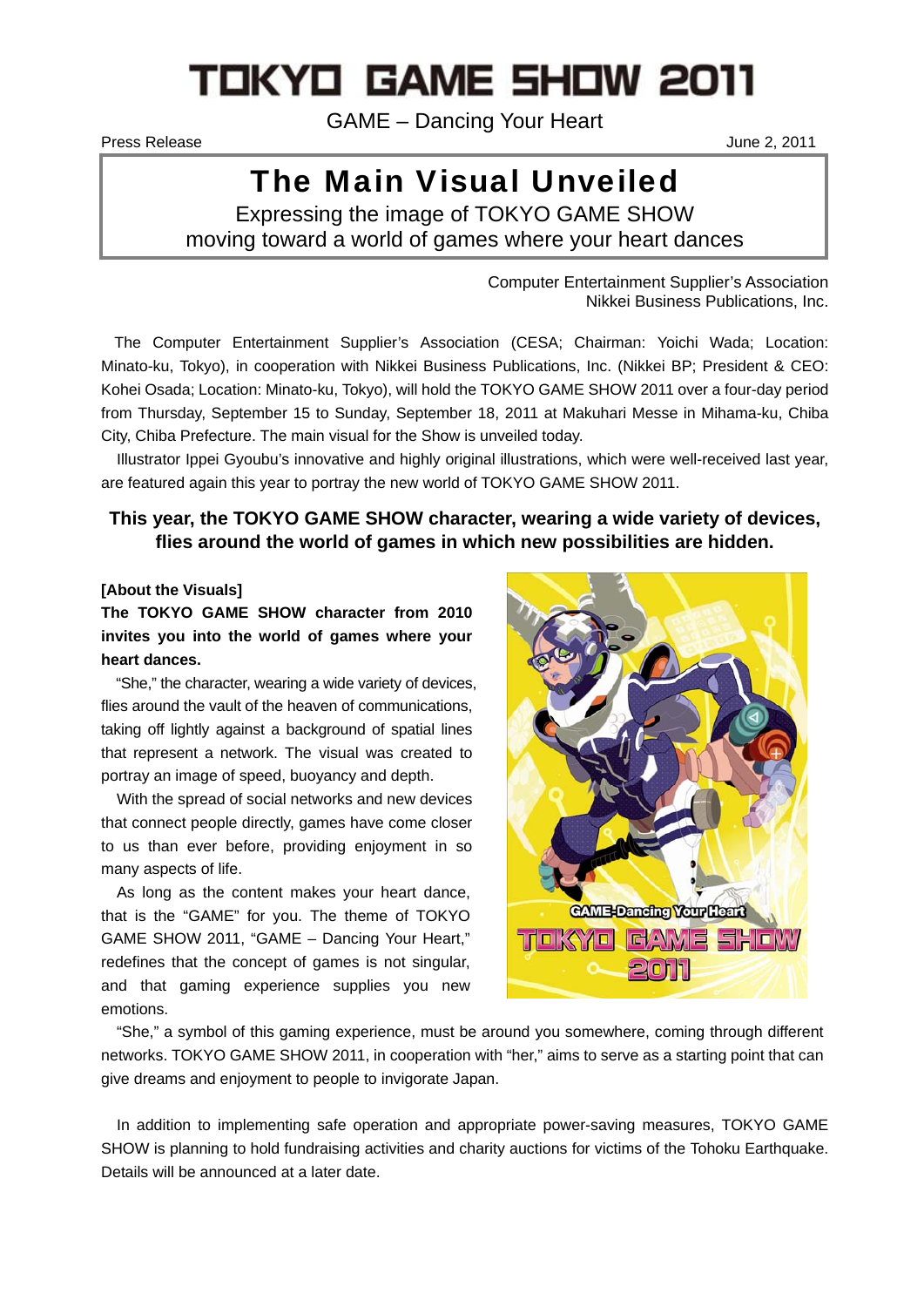## TOKYO GAME SHOW 2011 exhibitor applications will be accepted until Friday, June 3.

 Tokyo Game Show Management Office will continue to update information on "TOKYO GAME SHOW 2011". After the deadline for exhibitor applications on Friday, June 3, the exhibition scale and exhibitors as well as further detail of the event including sponsor proposals will be announced on Wednesday, June 22.

 The TOKYO GAME SHOW, with its objective of delivering the latest in the game industry, will continue to contribute to further developments of the market.

\* For more information on exhibitor application, please visit: **http://tgs.cesa.or.jp/english**

\* For inquiries regarding running a booth, please contact TOKYO GAME SHOW Overseas Management Office

#### (Phone: +81-3-3512-5670, e-mail: tgs@smj.co.jp)

## **Exhibition Outline**

| Event Title:                         | TOKYO GAME SHOW 2011                                                                                                |
|--------------------------------------|---------------------------------------------------------------------------------------------------------------------|
| Organized by:                        | <b>Computer Entertainment Supplier's Association (CESA)</b>                                                         |
| Co-organized by:                     | Nikkei Business Publications, Inc. (Nikkei BP)                                                                      |
| Supported by:                        | Ministry of Economy, Trade and Industry                                                                             |
| Period:                              | September 15 (Thursday)<br>Business Day 10:00 - 17:00                                                               |
|                                      | September 16 (Friday)<br>Business Day 10:00 - 17:00                                                                 |
|                                      | * Note: Entrance into the show during Business Days is restricted to<br>business visitors and members of the press. |
|                                      | September 17 (Saturday)<br>Open to the Public $10:00 - 17:00$                                                       |
|                                      | September 18 (Sunday)<br>Open to the Public $10:00 - 17:00$                                                         |
|                                      | * Note: The gate at the show may open at 9:30 a.m. during Open to the Public<br>if the situation so requires.       |
| Venue:                               | Makuhari Messe (Mihama-ku, Chiba City, Chiba Prefecture)                                                            |
|                                      | Exhibition Hall 1 through 8 and International Conference Center                                                     |
| Expected Number of Visitors: 190,000 |                                                                                                                     |
| Expected Number of Exhibitors: 180   |                                                                                                                     |
|                                      | Expected Number of Booth Partition Units for Exhibitors: 1,500                                                      |
| Admission Fee:                       |                                                                                                                     |
| -Business Days: 5,000 yen            |                                                                                                                     |
|                                      | (for both at door and advance tickets available only to industry participants)                                      |
| -Open to the Public:                 |                                                                                                                     |
|                                      | Adults (including junior-high school students): 1,200 yen (1,000 yen advance tickets)                               |
|                                      | Elementary School Students and Younger: Free                                                                        |
| [Exhibitor Registration Schedule]    |                                                                                                                     |
| <b>Application Deadline:</b>         | June 3 (Friday), 2011                                                                                               |
| Booth Allocation Meeting:            | June 15 (Wednesday), 2011                                                                                           |
|                                      | $-$ for exhibitors who apply for 40 booth partition units or more (island booths)                                   |
|                                      | June 22 (Wednesday), 2011                                                                                           |
|                                      | -for exhibitors who apply for 39 booth partition units or less (with adjoining booths)                              |
| <b>Briefing Meeting:</b>             | June 22 (Wednesday), 2011                                                                                           |
| [Future Announcement for Press]      |                                                                                                                     |
|                                      | Further details of the show, including information on exhibitors and events organized by CESA, will be updated as   |

they become available.